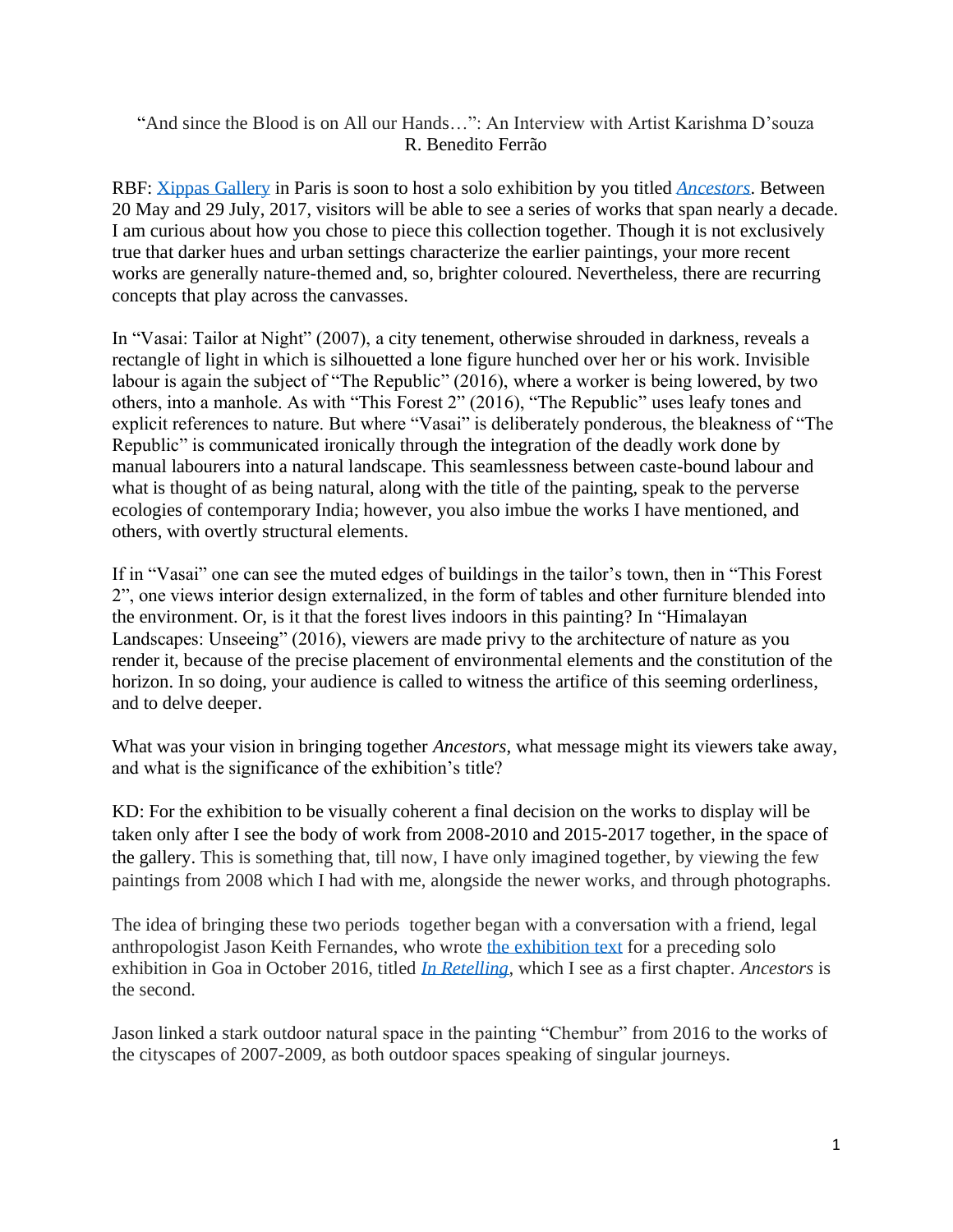That another person could see a link made me feel that bringing these two bodies of paintings together could work for other underlying reasons too. I feel that they would inform each other, as viewers move between an ideal exhibition space, if it does work, since the space consists of two rooms of sizes which also suit the number of works from each of the two periods of time.

What underlies this decision is the fact that the conceptual criteria has not changed over the years. The lynchpin has been, from 2008 to the present, the sloganeering and propaganda of the Indian state, in the body of the right-wing dominant caste political party with roots in fascist ideology – the BJP. Namely the promise of "Development" has snowballed into many catchy goto phrases.

I have been speaking to one of these slogans in this span of time: "The India Shining Campaign".

The dual bodies of work arrive, in order to gaze at this campaign slogan, from two directions. The paintings from 2008-2010 were produced smack in the heart of so called "India Shining", in the state of another slogan: "Vibrant Gujarat". It was a time which witnessed the lower income population of Gujarat's cities trying desperately to live and believe that dream - through thick and thin - fifteen hour work days, neighbours with multiple jobs, which meant lights were on in homes at five in the morning and off at eleven and twelve at night, factories running into early morning hours. Soon to come was the diamond price crash and workers being laid off after working all their lives in a place, with no pension and no wages for the next month to tide them over, as well as no other professional skills except the ability to polish diamonds. This is just one minuscule example in one profession, albeit a very visible one in Vadodora, which neighbours the diamond polishing units of the city of Surat.

I began to wonder, in those days, if people would be able to see dark tones laid quite close to each other in a painting with eyes that were increasingly cajoled to be dazzled by the bright lights of shopping malls and Nano showrooms. The flurried building and opening of these malls were written about in newspapers like they were community centre stand-ins.

I was interested in those other eyes, which had become accustomed to the darkness and the paintings were for these eyes only. There was a faint glow that these eyes would be able to see in the works, a kind of unearthly one, indiscernible whether it came from within the elements of the painting really, or from the reflection of a shine in the distance. Was it a spiritual "within" which hadn't been lost and was only visible in starkness and subdued space? Perhaps that was asking for something too fleeting to be captured and this was instead just the light of incandescent bulbs bouncing off grey walls.

For the eyes of those returning from shopping malls, these works, hoping for a viewer to spend time before them, would try to wean those eyes, which could then, once again, feel jarred by bright lights.

India at the moment is a culmination of desperation, as laws are systematically derailed and lie un-enforced. It's a nation on a disastrous track of homogeneity.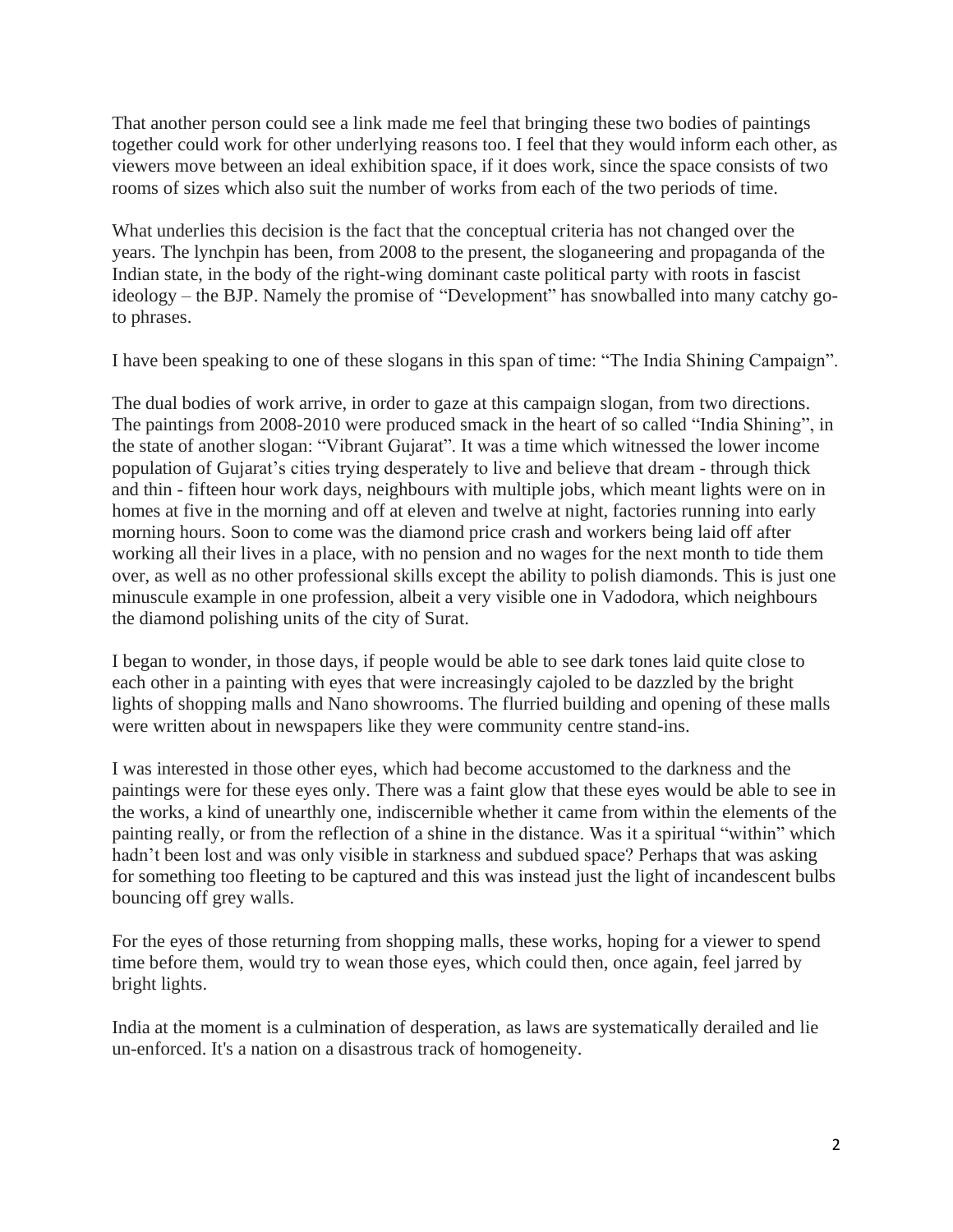The shine meanwhile has enveloped everything in the cities, eclipsing eye-balls into blindness wherever agency could have otherwise been freely available; eye-balls unable, in the glare of the headlights, to see any dark spaces without imagining flickering lights, which may in that split second before impact, remind one of fairy-lights on one or the other religious festival days.

The bright colours in the works from 2015-2017 are therefore only sartorial, enacting a farce, as do the structural elements, which I have painted to be hopefully formally cohesive, and at the same time hold up on, or structure out, a situation and reality which has no ethical base to exist.

The painting "This Forest 2", questions an earlier reason I made art, to keep memories of moments of a feeling of fleeting connection and have the ability to carry this feeling or knowing within oneself at all times. The paintings in this exhibition are, as well, a self-critique and a questioning. In forests too, there are different kinds in the Indian state, speaking of government and private profiteering illegalities.

On one side is the Konkan belt of my personal memories; of stories from my grandparents, crossing over to Bombay, now Mumbai, of my own trekking experiences, and of villages at peace while away from the illegal mining regions of the Western Ghats.

On the other side are the forests which are the home of tribes of the eastern states in India, Jharkhand, Chattisgarh, Bengal, Orissa, and Andhra Pradesh, where the central government is destroying the nation's own citizens (this year also deploying its air-force for this purpose). Can the Red Corridor be neatly folded onto a table in the forest, put away to keep the urban memory sacrosanct and waiting on a dream of the next trekking getaway holiday?

The exhibition is titled *Ancestors* for multiple reasons. For one, if it works out on the visual sphere of cohesion at the final decision stage at the gallery with the majority of the work from 2008-2010 and 2015-2017, the earlier works are, in the ways spoken of previously, the forerunners, in a sibling language, of the works from the last three years.

The backdrop muse, most often, is the Indian nation and its promises, witnessing many citizens asking, "How are we really doing? All of us? And how long will it take? And over whose dead body? Who does the killing and in whose name? And since the blood is on all our hands what can we now do about it to enable ourselves, all of us, to move into more humane spaces?"

The exhibition is also titled *Ancestors* as a personal dedication, since returning to my home-state of Goa after ten years. It questions narrow ideas of, or ignorance of, who our ancestors really are. The term is as broad as one would like to imagine, and along with that breadth comes a breadth of belonging, which one has the right to claim.

Two quotes from Rumi speak to this, as the poet writes of working on one's own un-bloodied spirit path while staying and engaging gently with this world.

*It's right to love your home place, but first ask, "Where is that, really"*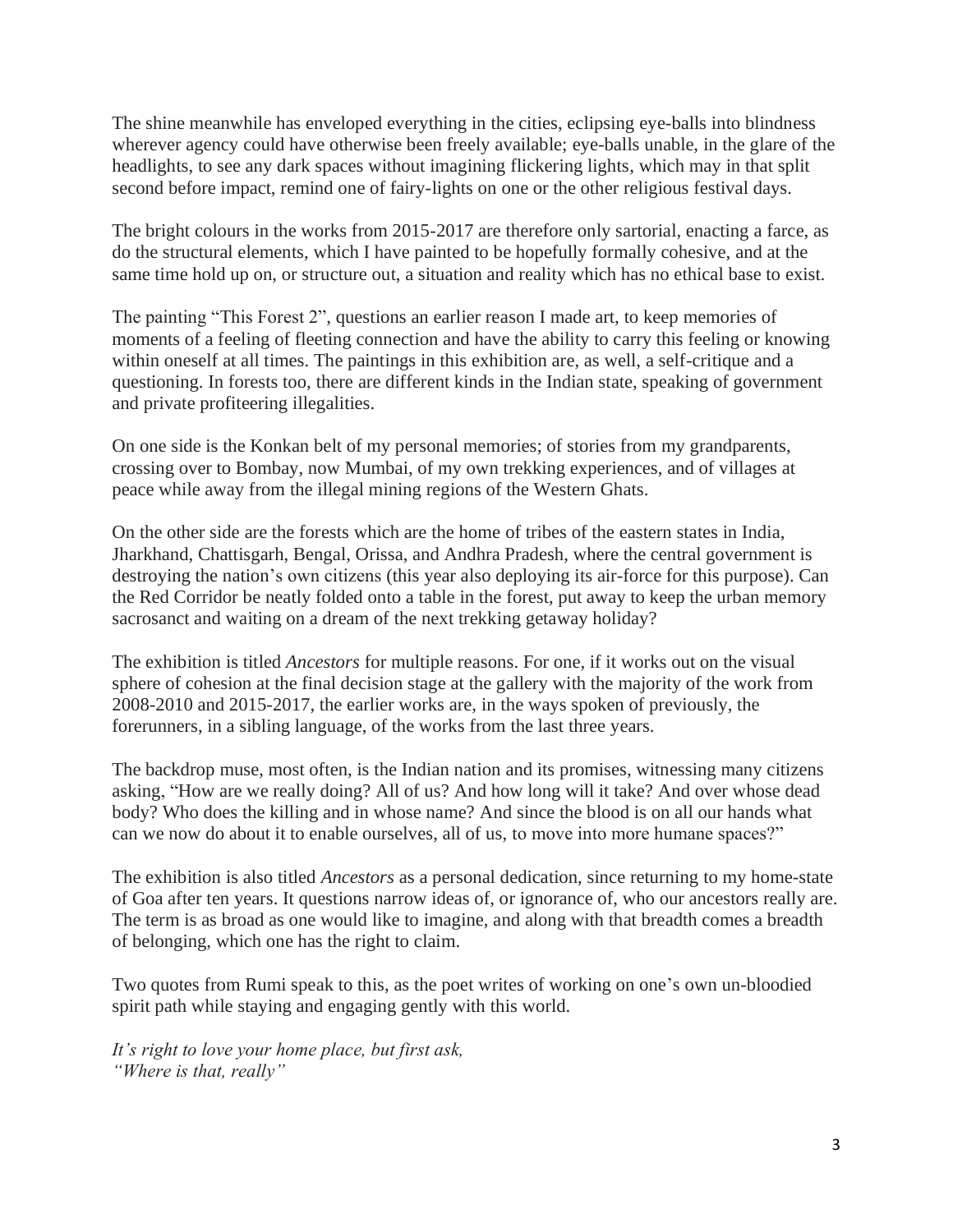And the second:

*... the world is that kind of sleep.*

*The dust of many crumbled cities settles over us like a forgetful doze, but we are older than those cities.*

*We began as a mineral. We emerged into plant life and into the animal state, and then into being human, and always we have forgotten our former states, except in early spring when we slightly recall being green again …*

(*The Essential Rumi*, 2004)

The works of cityscapes recall my known family history of immigration to cities and railway towns in India in search for a better life and a higher income, and the changing job prospects over a few generations. I recalled the same dreams of my grandparents' generation and the prayers and planning for the children's future, while watching city life in Vadodara, while witnessing the occupations on display and the "work is worship" kind of ethic.

The term *Ancestors* also refers to individual paintings, namely "Chembur", with a very direct reference to my grandparents' home in this suburb of Bombay; "Chai Stop: Sand Castles" from 2016 refers to the shared chosen ancestry between friends in Vadodara – of mystic poets like Akkama and Sant Kabir – and the conversations where friends would quote these poets to immediately lighten, often with mirth, both woebegone and surface "tensions" of life. In the reference in this painting to sati stones I had come across on a visit to Rajasthan, is an imagination of how these horrific mementos that jog our collective memory would move all female travellers similarly into a stunned silence. "The Republic" is a reference to the construct of caste which breaks relationships, others us all, and throws everything human into hellish confusion if one succumbs to irrationality and a lack of a better imagination of who we all are, how tied to each other. So an understanding of ancestry as claimed spaces of belonging which must be constantly widened as wisdom grows.

RBF: You have spoken of the kinship between your earlier solo exhibition, *In Retelling*, at Fundação Oriente in Goa, and the forthcoming *Ancestors* in Paris. Despite the generational connection you draw between them, there is an interesting – and generative – reversal in the naming of these exhibitions, for one expects ancestry to predate nostalgic retelling. Yet, from what you have said, you are wary of the ways in which feelings are manufactured – be it the affect attached to nationalism, development, or even tradition. You use your art to give your viewers pause, to puncture assumptions of what is natural, and to question the order of things. Some of the pieces that were on display *In Retelling* will also appear in *Ancestors*. As these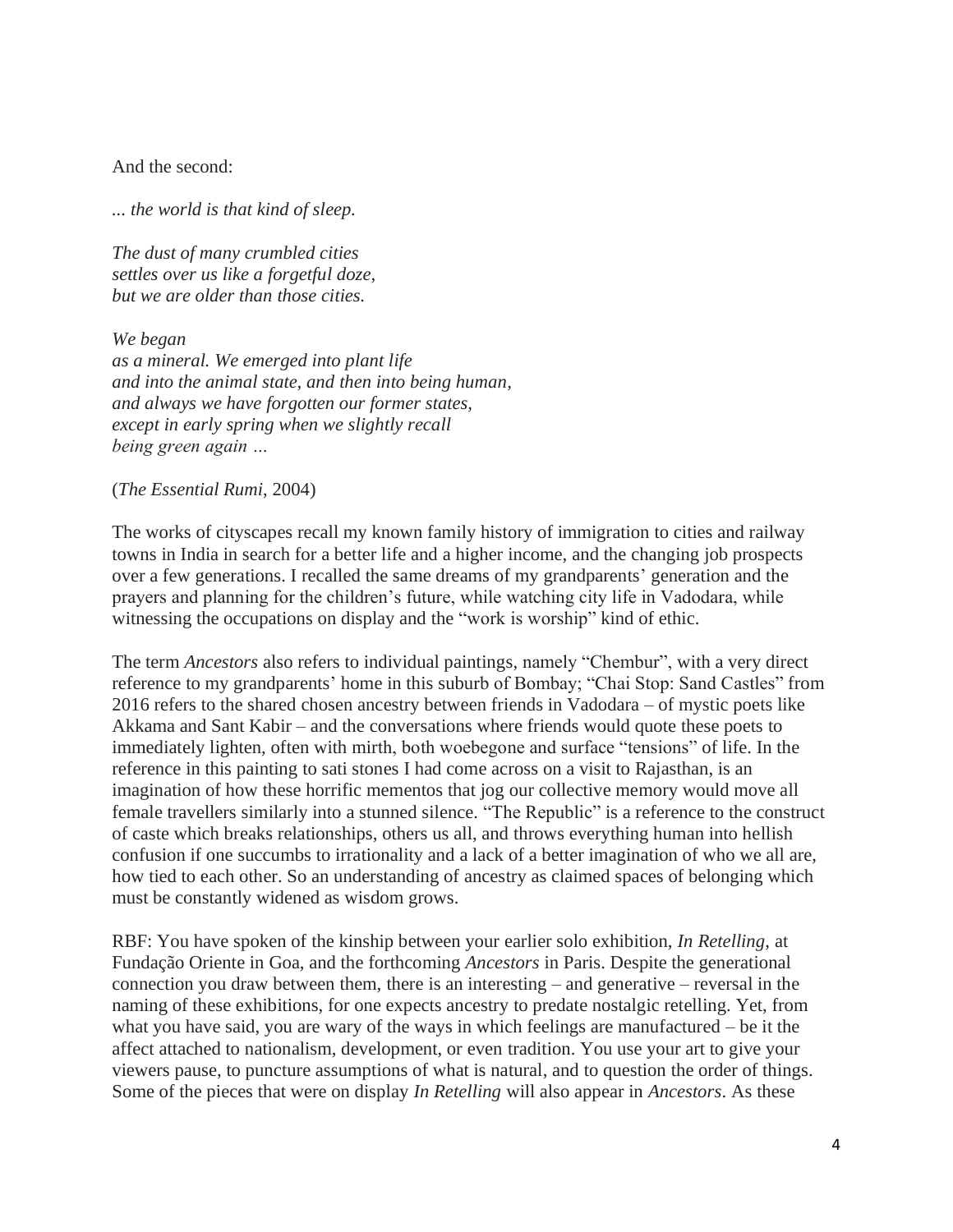pieces travel between continents, what disruptions and continuities do you foresee occurring in how your art and its message is received in different contexts?

KD: The works could be seen as nostalgic about ideas rather than any place or time in the past.

In terms of place, of Goa, which the title *In Retelling* refers to, it is of a story I needed to restructure for myself, as a more understood, richer narrative after a few more years of living, reading, and listening, which allowed me not to rely on my own childhood reactionary opinions and turn-table compartmentalizing and stereotyping. In my personal history, being the first generation back in Goa since my great-grandparents' generation, I felt more local in Goa than my parents. Though without fluency in Konkani, the local language, this localness was a confused one, even if I felt I partly belonged.

Nostalgia in terms of ideas would refer to the heart-break of imagining me and the country, India, sharing a youthfulness, which meant that as I would grow into adolescence, so too would the Indian state grow to solve its dire problems so visible to everyone. I would look for these signs of improvement each time I visited Mumbai as a child and teenager, though where I was looking for change in what one expected to be obvious first priorities seemed to stay exactly the same. At some point when I was around twelve, a slum in Chembur got a 'face-lift', some trees were planted, the drains and footpaths covered with kadappa stones. I waited to see this spread to the entire city which of course didn't happen.

I am reminded of the country's pledge, which was on the first page of many of our school textbooks – having it in textbooks now would certainly create cognitive-dissonance much sooner with children these days. Here is the [Wikipedia version](https://en.wikipedia.org/wiki/National_Pledge_(India)) which matches my memory. I'll underline what stood out for me in my school days:

*India is my country. All Indians are my brothers and sisters. I love my country, and I am proud of its rich and varied heritage. I shall always strive to be worthy of it. I shall give my parents, teachers and all elders respect and treat everyone with courtesy. To my country and my people, I pledge my devotion. In their well being and prosperity alone lies my happiness.*

As an adult, the nation-building project can be ridiculed. As a child, I completely believed in the parts which were humanistic, to be what everyone was moving towards in this young country. Writing this reminds me of a series of lectures by Chinese and Indian thinkers at the Kochi Muzaris Biennial 2017, which were about the end of nationalism as the second phase of decolonization.

In a separate conversation, you and I have been discussing the current political map in France. In that sense, the ideas of protectionism and the fear of the 'other', created in general populations by powers which own much of the media, that the blame for everyone's woes rest with people who have also been placed in disadvantaged circumstances, cross national borders and negate realities of a shared heritage everywhere.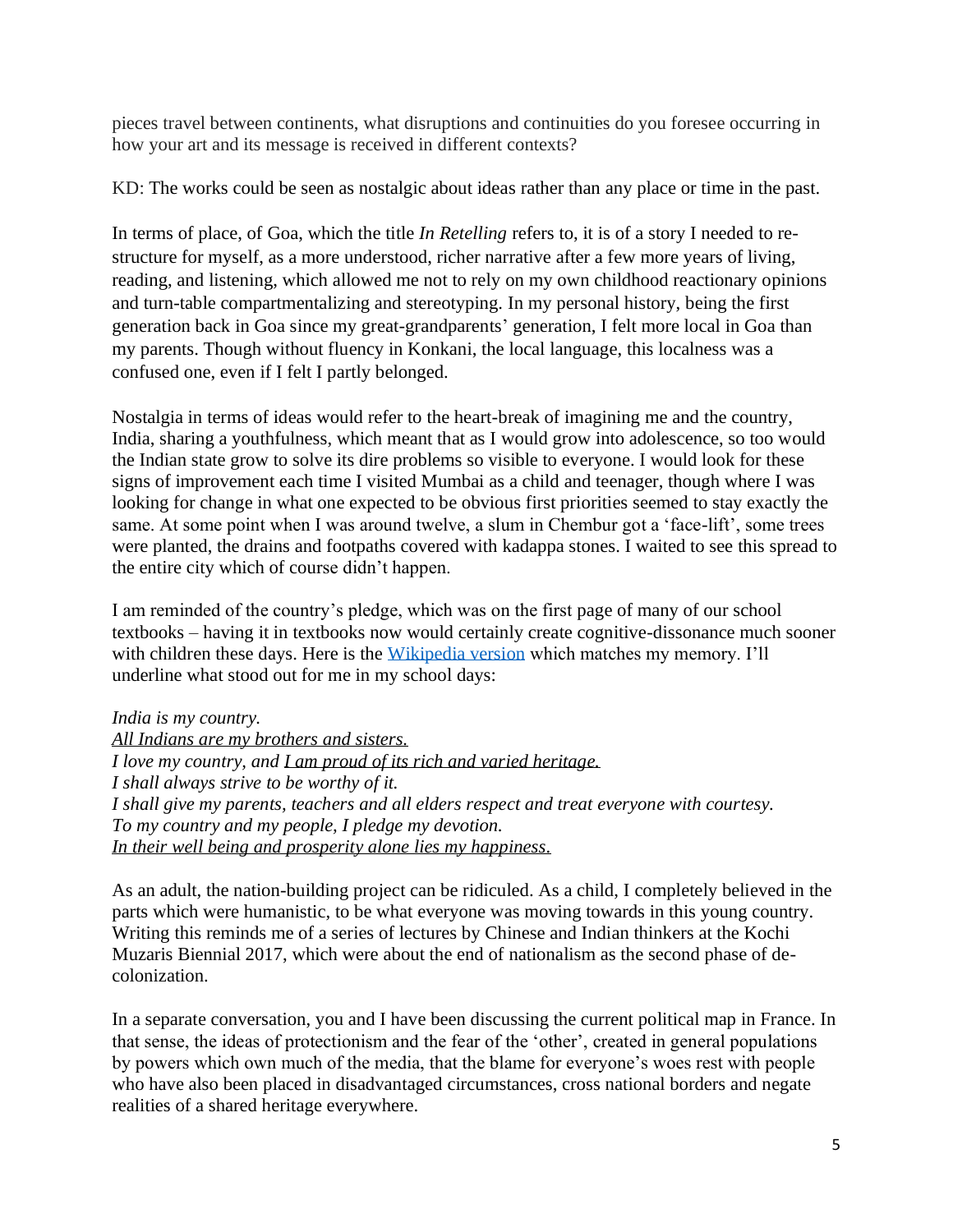For both exhibitions, in Goa and the one coming up in Paris, it is a great privilege for me to share the hope I derive from ideas of other pathways which have been laid down across veritable space and time by the poets referenced in the paintings. These poets speak of steps in a direction leading to wider ways of seeing reality, placing in their poetry a much more powerful storyline of solutions through expansive connections.

RBF: I find what you say about being a Goan returnee after so many generations rather compelling, perhaps not least because it speaks to my family's experience and my own as a transnational Goan not resident in Goa. While your responses makes it apparent that you have been richly inspired by a plethora of influences and the interrogative way in which you deconstruct these stimuli, I want to ask, now, of specifically Goan influences, if any, in your artistic process. In your time in Goa, has it given you the opportunity to explore forms of cultural expression, such as music, literature, or even work by other Goan artists? How do they illuminate your understanding of Goa?

KD: Some of the influences from Goa were filtered, through the collection set up by the Assistant State Librarian, Maria Lourdes Bravo da Costa, at the State Central Library, which had a fantastic collection of literature in English, updated within a month of new releases. Several of these were by Indian or Indian-origin authors, for instance, Arundhati Roy's *The God of Small Things* was on the library shelves within a month of its release. The State Central Library and the Goa College of Art Library were my main spaces of learning in Goa in a time before highenough-speed Internet. To name some books which left a strong impression on my mind, there is the magic-realist *The Memory of Elephants* by Boman Desai, where the narrative moves between the history of the Parsi community and the personal life of the protagonist in present day India; *The Harem Within* by Fatima Mernissi, an account of the author's life as a child growing up in a joint-family in Morocco; a pretty insane book which was very enjoyable is by Salvador Dali and J.G. Ballard, and is titled *Diary of a Genius*; *The Hunted* by Mudra Rakshasa, which began in a way so gruesome that I had to return to finish it years later; and anthologies of Saadat Hasan Manto's writing. I'm trying to bridge my gap in reading Goan literature, still reading only in English.

Other influences were my own experiences of the landscapes of Goa, a kind of wilderness next to homes if you didn't live in the heart of cities, and the peace of the villages, the sea-side, and the Western Ghats. Living near the sea tied in well with the three years in total spent on cargo vessels intermittently, when my father worked as a master mariner. Seeing the cargo ships on the horizon and in the port from the beach brought with it a kind of security of intimately knowing other spaces as well as where one found oneself in the present.

In visual art, it was the spirit in the line drawings of Vamona Navelkar, an artist from Goa, Portugal, and Mozambique, which I saw for the first time at Gallery Attic, Panjim, and images in a book lent to me by the artist Antonio E. Costa, of the work of the Mozambique-Zimbabwean artist Luis Meque. This was a heritage I felt close to. Looking back, the influences when it came to visual art, the heritage which resonated with me personally, were rather tied to artists who had crossed many seas. Education at the Goa Art College (GCA), while I was a student there, was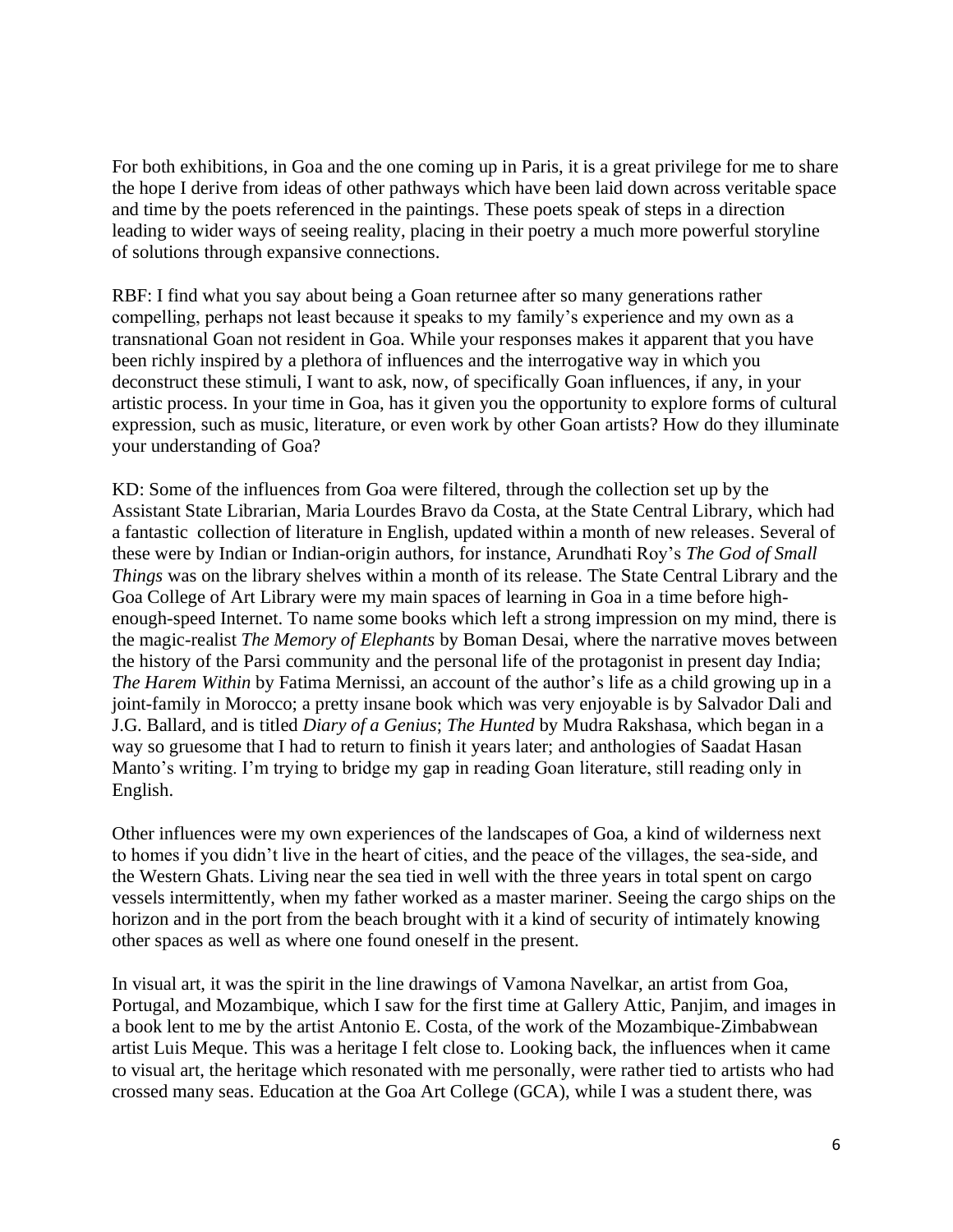connected to Bombay's J.J. School model of  $19<sub>th</sub>$  century academicism. The approach at GCA today seems to be mixed. On my last visit to the studios nearly a year back, it appeared that the themes in play were those of tourism and religiosity, where the iconography of either isn't personally worked through, by which I mean there's no irony. So, regarding the art college, barring for me a gentle teacher named Mr. Farooqi who taught portrait painting, we were happy to be left to our own devices, as the students of the Painting Department generally were. As an art student, faith in my growth came from artists beyond the art college, such as Wilson D'Souza, Rajendre Usapkar, Antonio E. Costa, and Sonia Rodrigues Sabharwal.

RBF: It is remarkable to hear about how you have allowed your time in Goa, and the many influences you have imbibed, to serve as sources of reflection. I believe Goa is beginning to see a school of art which, while still on the fringes, is not content to render the region simply as a pretty place. And as the purveyors of this vision also think about India alongside Goa, their canvases reflect the realities of and from the margins. In concluding our interview, may I ask you to share what we might see next from you? Thank you so much for your time.

That's true. Artists in Goa have engaged with Goa's political and social realities with nuance and metaphor, often through personal mythologies, looking at place and history critically; Kaushalya Gadekar, Loretti Pinto, Ramdas Gadekar, Shilpa Mayenkar, Viraj Naik, Swapnesh Vaigankar, and Ryan Abreau are a few names that come to mind from within a generation. I do see a paucity of knowledge of the social and historical background of this state outside its borders, a nonunderstanding which unfortunately quite often, extends to the art market intricacies of Indian metropolitans.

Regarding my plans in the coming months, there's work-related travel since I've been granted two scholarships, one at the artists' residency in Skowhegan, Maine, US, this summer, and another at Qinyung International Art Center, Daxing, near Beijing, China in 2018. In the next months I would like to create a body of paintings, prints (etchings and serigraphs), and drawings, and possibly a project with ceramics next year. As I wrote to a friend recently, I might be able to work on/or incorporate in some way in the next works, passages or ideas abstracted from the book, *The Conference of the Birds*. In this book, numbers are mentioned as time metaphors, month and week cycles. The text was written in 1177, by Farid ud-Din Attar, a Sufi poet and theoretician of Persia, who had also travelled to India, possibly to Kashmir. It is a story about a group of birds who set off on a perilous journey to find God, and when thirty of them do, they experience non-duality between the divine and themselves. On their journey, they move through seven valleys. The book has about forty stories within the framing main story, told as parables by the hoopoe, who is the guide of the travellers/pilgrims. The imagery in the last chapter recalls the Buddhist concept of dependence-arising. In this chapter the birds meet Simurgh (the divine) in a palace where galaxies float by like specks of sand. While at Dharamshala, travelling with my friend Kim Kyoungae in 2011, I came across, in the main lecture hall, a small watercolour painting of the thirty birds and the hoopoe in the court of the Simurgh. Here the Simurgh was depicted as the Buddha preaching a sermon, the whole company seated in an open meadow with the hills of the lower Himalayas in the background, a Dharamshala landscape.

On a humorous note regarding my plan to travel to China, Attar spoke of China metaphorically, as a very distant place. From a [Wiki link](https://en.wikipedia.org/wiki/The_Conference_of_the_Birds) again: